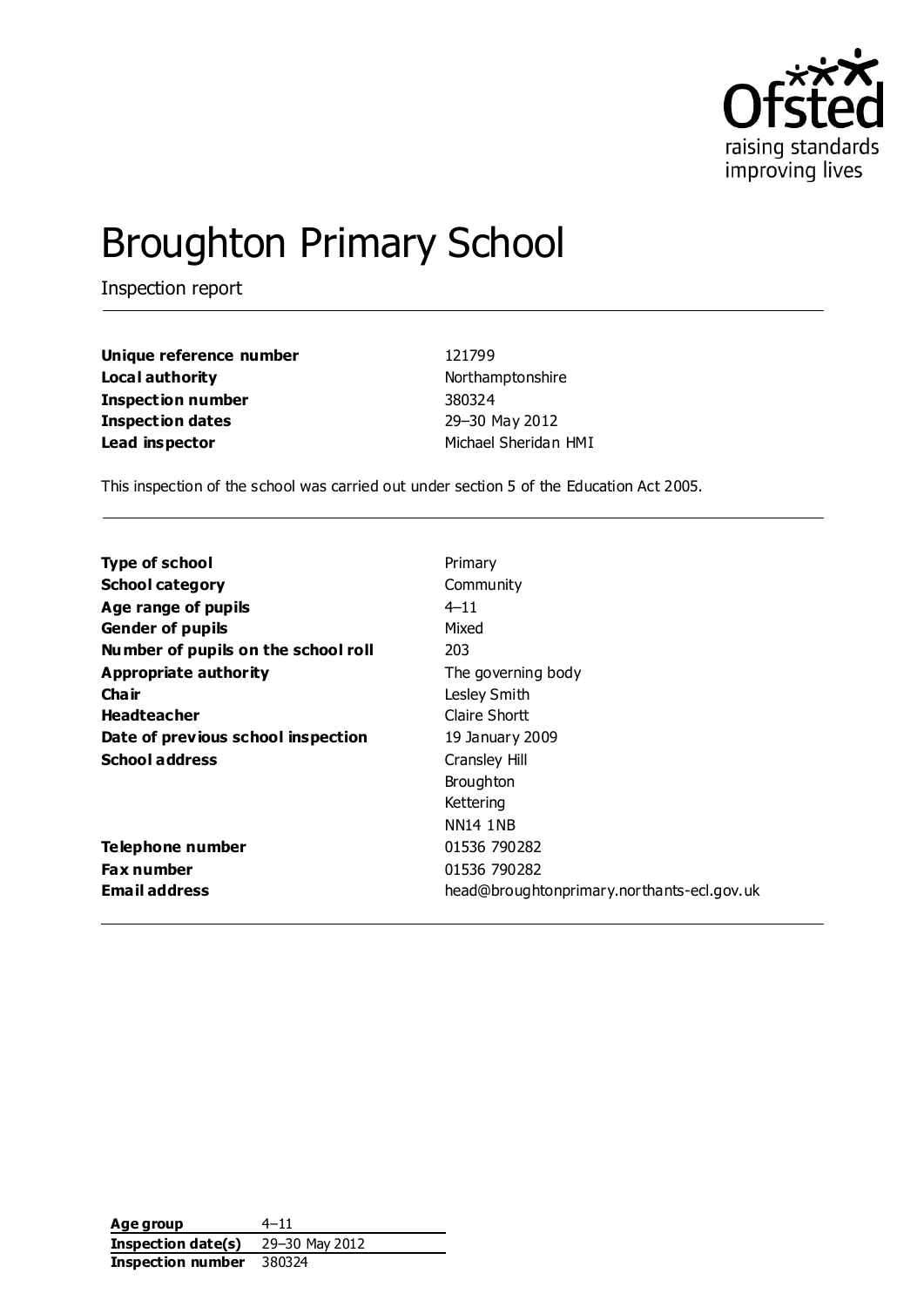You can use Parent View to give Ofsted your opinion on your child's school. Ofsted will use the information parents and carers provide when deciding which schools to inspect and when.

You can also use Parent View to find out what other parents and carers think about schools in England. You can visit [www.parentview.ofsted.gov.uk,](http://www.parentview.ofsted.gov.uk/) or look for the link on the main Ofsted website: [www.ofsted.gov.uk](http://www.ofsted.gov.uk/)

The Office for Standards in Education, Children's Services and Skills (Ofsted) regulates and inspects to achieve excellence in the care of children and young people, and in educatio n and skills for learners of all ages. It regulates and inspects childcare and children's social care, and inspects the Children and Family Court Advisory Support Service (Cafcass), schools, colleges, initial teacher training, work-based learning and skills training, adult and community learning, and education and training in prisons and other secure establishments. It assesses council children's services, and inspects services for looked after children, safeguarding and child protection.

Further copies of this report are obtainable from the school. Under the Education Act 2005, the school must provide a copy of this report free of charge to certain categories of people. A charge not exceeding the full cost of reproduction may be made for any other copies supplied.

If you would like a copy of this document in a different format, such as large print or Braille, please telephone 0300 123 4234, or email enquiries@ofsted.gov.uk.

You may copy all or parts of this document for non-commercial educational purposes, as long as you give details of the source and date of publication and do not alter the information in any way.

To receive regular email alerts about new publications, including survey reports and school inspection reports, please visit our website and go to 'Subscribe'.

Piccadilly Gate Store St **Manchester** M1 2WD

T: 0300 123 4234 Textphone: 0161 618 8524 E: enquiries@ofsted.gov.uk W: www.ofsted.gov.uk



© Crown copyright 2012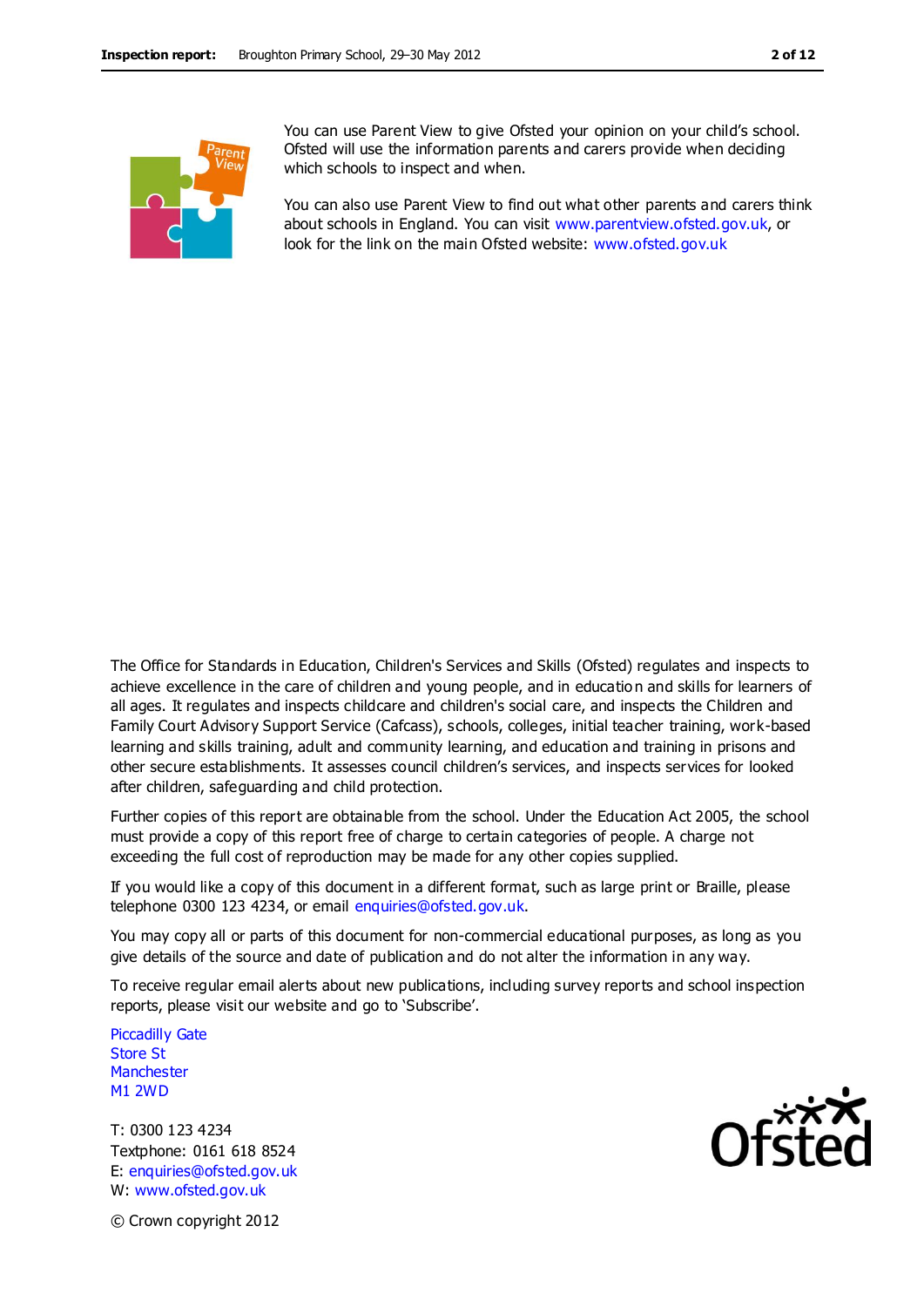# **Introduction**

Inspection team

Michael Sheridan **Her Majesty's Inspector** Sherry Gladwin **Additional Inspector** 

This inspection was carried out with two days' notice. Inspectors observed learning in 16 lessons taught by eight teachers. Inspectors listened to pupils read and met with teachers, leaders, representatives of the governing body and pupils. Inspectors took account of the responses to the on-line questionnaire (Parent View) in planning the inspection, observed the school's work, and looked at school improvement planning, data tracking of pupils' progress, records of accidents and incidents, work in pupils books and teachers' planning. Inspectors took account of the views of pupils, staff and 131 parents and carers as expressed through inspection questionnaires.

# **Information about the school**

This is a smaller-than-average primary school. Most pupils are White British. Very few pupils are believed to speak English as an additional language. The proportion of pupils known to be eligible for free school meals is below the national average. The proportion of disabled pupils or those who have special educational needs who are supported by school action plus or with a statement of special educational needs is in line with the national average. The school currently meets nationally set government floor standards.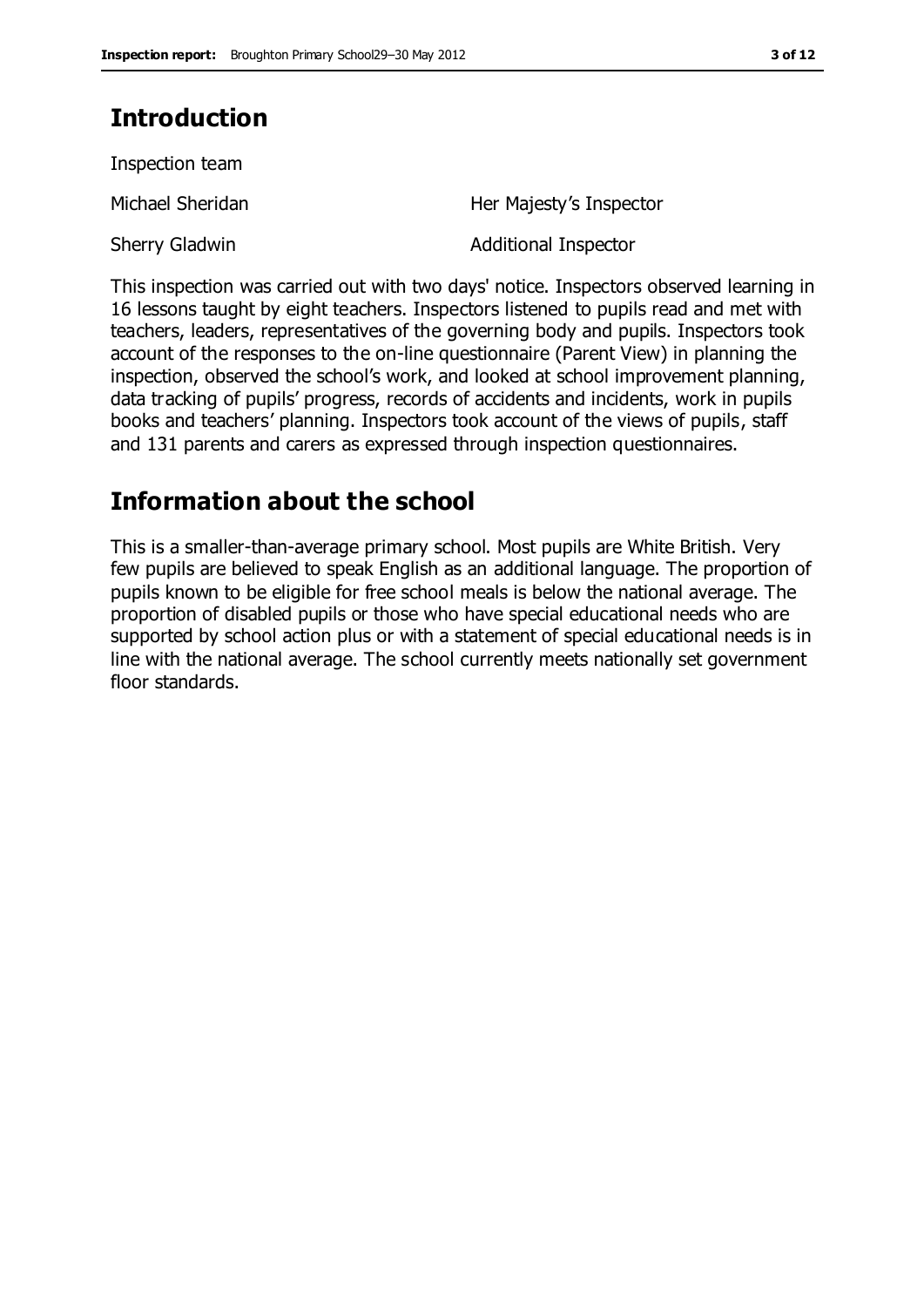# **Inspection judgements**

| <b>Overall effectiveness</b>          |  |
|---------------------------------------|--|
|                                       |  |
| <b>Achievement of pupils</b>          |  |
| <b>Quality of teaching</b>            |  |
| <b>Behaviour and safety of pupils</b> |  |
| <b>Leadership and management</b>      |  |

# **Key findings**

- This is a good school with good capacity to continue to improve. It is not yet outstanding because there are some inconsistencies in the way that work and guidance are precisely matched to pupils' needs, and standards of attainment are not as high in mathematics as they are in English. Communication with parents and carers is not as effective as it could be so some parents and carers feel that their views and concerns are not always listened to. Inspection evidence shows that the school does take these views into account when making decisions but this is not always apparent to all parents and carers.
- Standards of attainment are above average and have improved. Achievement in reading has been impressive for a number of years and writing standards are quickly catching up with those seen in reading. Attainment in mathematics has improved since the last inspection and is now above average.
- Leadership is good. The management of performance is having a positive impact on the quality of teaching. Monitoring of teaching is regular and informs professional development. Teaching is improving and teachers are confident in what they are expected to do.
- The great majority of teaching is good and some is outstanding. Additional support is very effectively used to help and challenge different groups of pupils, including disabled pupils and those who have special educational needs. The satisfactory teaching seen engages the majority of pupils well but, in these lessons, activities are less focused on helping pupils to make the next steps in their learning and overcome misconceptions.
- Behaviour and safety are very positive around school and in most lessons. In satisfactory lessons, gentle reminders quickly improve any off-task behaviour of pupils who are less well engaged in their tasks. Pupils with emotional and behavioural difficulties are effectively supported so their behaviour gets better over time and they access the curriculum effectively.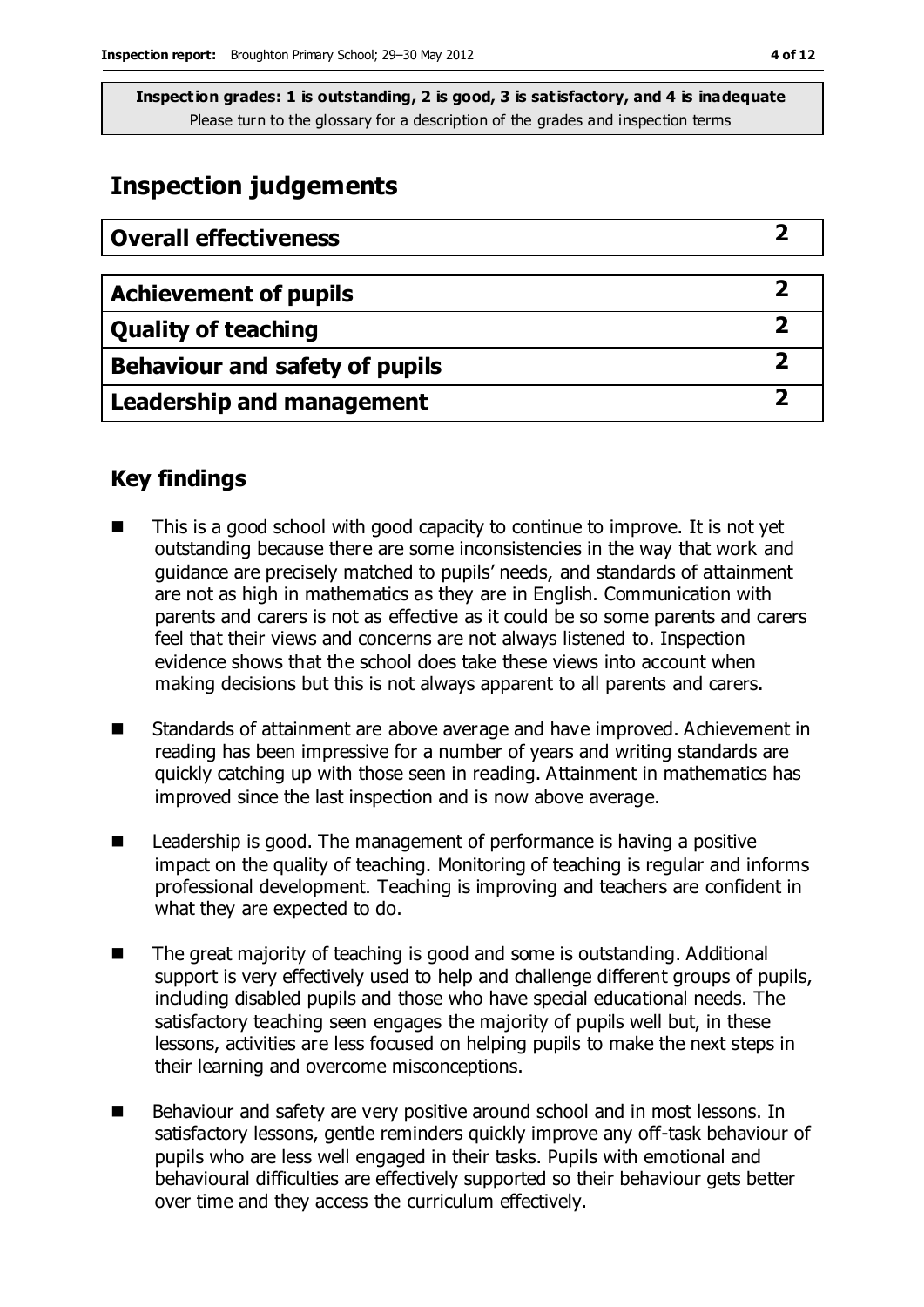### **What does the school need to do to improve further?**

- Continue to raise standards of attainment in mathematics so that, by July 2013, they are consistently above average and in line with English by:
	- ensuring assessment, including marking, is consistently used to diagnose misconceptions and opportunities are provided for pupils to overcome these misconceptions quickly
	- precisely matching activities and teaching in class to individual's needs.
- Develop marking and feedback so comments and suggestions are consistently helpful in guiding pupils when improving their work.
- Develop a robust and transparent communication policy that reassures parents and carers that their views are taken into account by leaders and the governing body in decision-making processes.

#### **Main report**

#### **Achievement of pupils**

Pupils' achievement is good and improving. Most parents and carers believe that their children make good progress at the school and inspectors agree. Progress is particularly notable in reading because of the excellent opportunities that exist to overcome barriers individual pupils face in learning to read. Pupils enjoy reading and make impressive strides in developing early reading skills, such as in understanding the sounds that letters make. Pupils who are in danger of not reaching expected levels for their age are given additional precise support so they develop the skills they need. As a consequence, pupils start Key Stage 2 with above-average levels of attainment in reading. It is rare for pupils not to reach or exceed the expected level of reading for their age by the time they leave the school. Pupils make good progress across all areas of learning in the Early Years Foundations Stage. Some children arrive at school with communication skills slightly below those expected for their age. The good provision, with exciting opportunities to talk and play together, mean that these pupils catch up quickly and leave well prepared for Key Stage 1.

Achievement has risen in mathematics and writing so that it is nearer to that seen in reading. From broadly average starting points, pupils reach above-average standards of attainment overall. Pupils make good and sometimes outstanding progress because good teaching and highly effective small-group interventions help those who are in danger of not doing as well as they could to catch up. One example of this is the higher ability Year 6 mathematics group. This group targeted pupils who have the capacity to reach above-average levels of attainment but have some gaps in their knowledge and understanding that might mean they narrowly miss the higher grade in standardised tests. This intervention, and many others like it, are of a high quality and lead to pupils making rapid progress. Disabled pupils and those who have special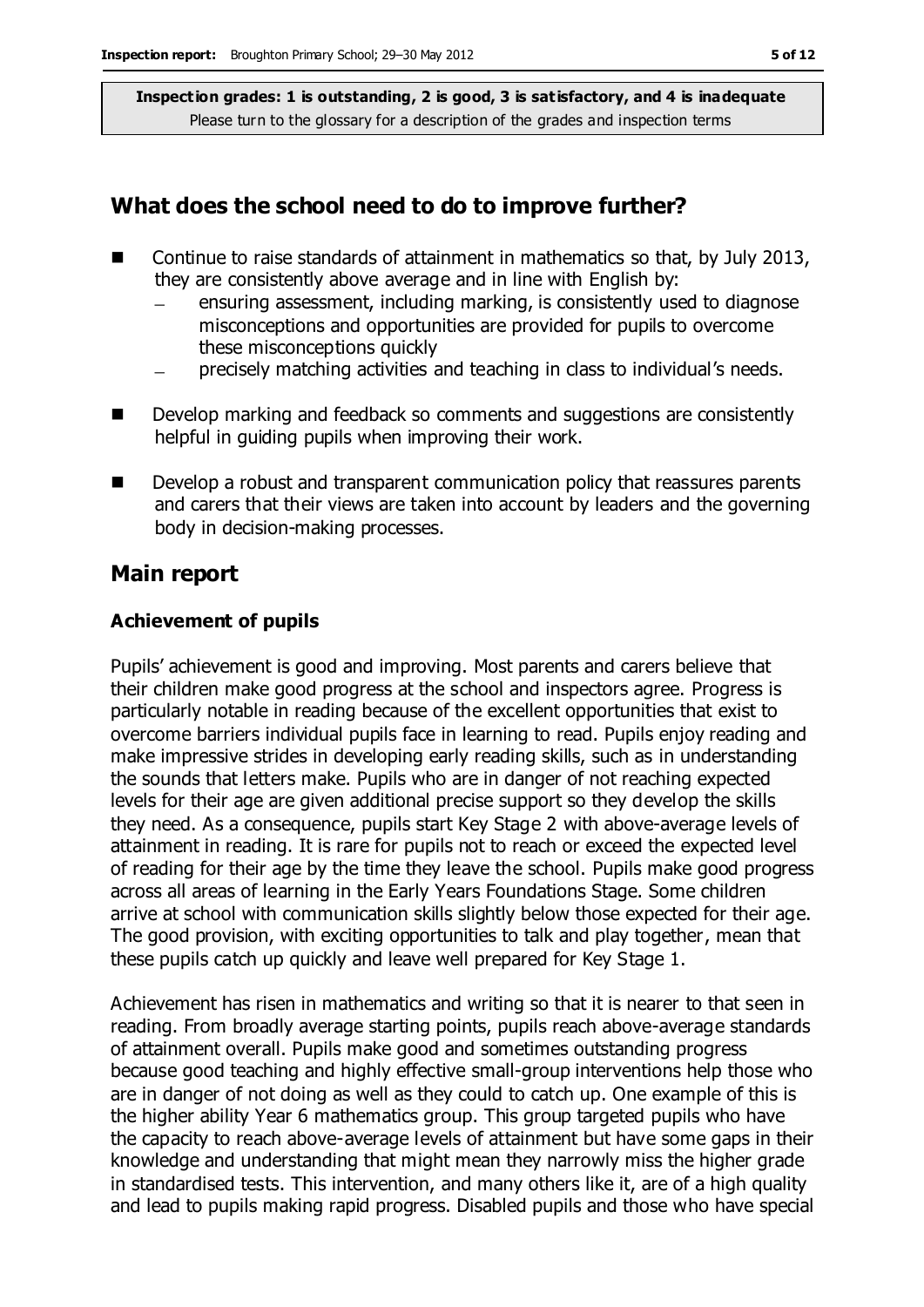educational needs often make outstanding progress because the support they are given is very precisely matched to their needs.

#### **Quality of teaching**

Most parents and carers state that their children are well taught and inspectors agree. The quality of teaching is good overall. Relationships are strong between pupils and staff. Pupils trust and respect their teachers and adults work hard to provide a range of interesting and thought-provoking activities that capture pupils' imaginations.

The majority of teaching seen by inspectors was good. A minority of lessons were satisfactory and a few were outstanding. Work in books suggests that this range is typical. The most significant difference between satisfactory and good lessons is the effectiveness with which assessment is used to match activities to different pupils' needs. In good lessons, assessment is continuous and teachers ask pertinent questions to help pupils think about how they can improve their work. Because work is so well matched and the curriculum is interesting, pupils in these lessons are highly engaged and enjoy their learning a great deal. Many teachers are skilled at encouraging pupils to think deeply and many pupils demonstrate an insatiable curiosity. It is not uncommon to see most pupils with their hands up, eager to contribute to the class discussion. In one lesson, pupils were asked to create challenging questions in response to a sales pitch by their fellow pupils. As pupils asked these questions, the teacher identified how each question utilised the information from the presentation so that presenters had to deal with the more difficult aspects of their sales pitch. As the lesson went on, pupils demonstrated their good progress by asking increasingly searching questions.

Reading is taught very well. Regular opportunities exist for pupils to read for pleasure. Pupils in Key Stage 1 and some in Key Stage 2 take part in daily sessions that help them develop their knowledge of the sounds letter make. These sessions are taught exceptionally well so pupils are confident working out how unfamiliar words are likely to sound.

The effectiveness of marking in books varies from class to class, particularly for writing and mathematics. In the best examples seen, teachers give pupils clear guidance on how they can improve their work. In these lessons, pupils respond positively to this marking and often improve their work. However, in some classes, marking in mathematics is limited to ticks and crosses and pupils do not have sufficient opportunities to relearn or understand what they have done wrong. In some examples of writing, teachers' comments express pleasure or disappointment but do not give specific examples of how work can be improved. In these books, there is limited evidence of pupils taking notice of marking and some easily rectifiable mistakes are repeated over time.

Disabled pupils and those who have special educational needs are supported very effectively so they can access the curriculum fully and thrive. Teachers and teaching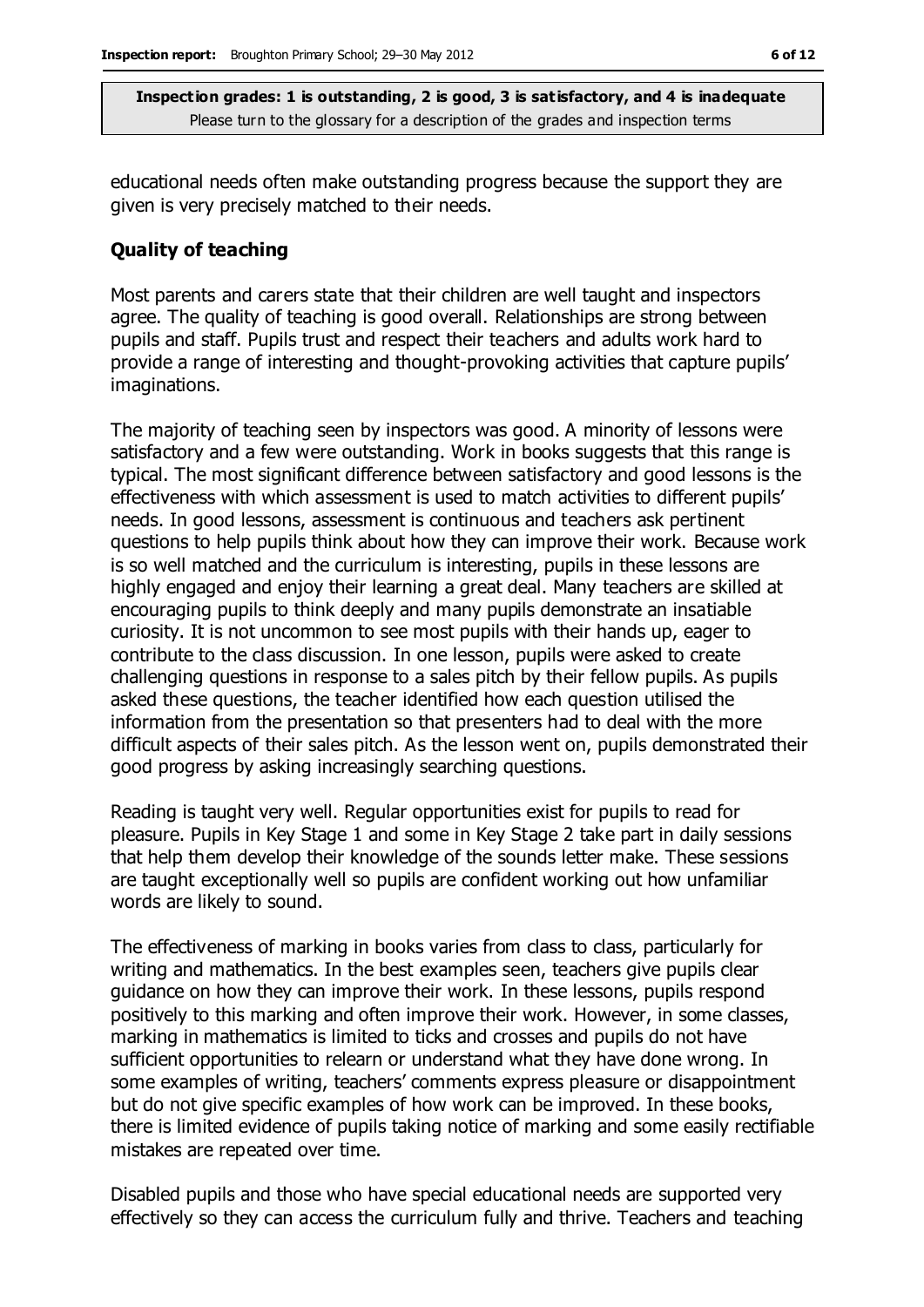assistants know the individual needs of pupils exceptionally well so they are able to make subtle adaptations that ensure learning is rapid. There is some small group teaching which is very effective because it meets the needs of target groups very specifically. These additional groups are often targeted to meet the needs of pupils who are working just below the expected age level. This additional support, along with the predominantly good teaching, leads to accelerated progress and increasingly high standards of attainment.

#### **Behaviour and safety of pupils**

Behaviour and safety are good. Most parents and carers say that their children feel safe at school and that they are effectively looked after. Where teaching is good, pupils' attitude to learning plays a significant factor in their success. Pupils respond well to the demands placed on them. Occasionally, pupils lose interest in their activities when they are expected to continue for too long or the activities are not appropriately challenging. When this happens, pupils quickly return to task with gentle reminders from adults. Almost all parents and carers say that there is a good standard of behaviour in the school generally. However, a very small minority stated that lessons are sometimes disrupted by bad behaviour. Inspectors found that occasionally pupils with emotional and behavioural difficulties do cause some disruption in classes but this is managed well and, as a result, disruption is minimal and their behaviour is improving over time. Behaviour around school is calm and orderly. Pupils care for each other and school property effectively. Pupils say that bullying is exceptionally rare and that issues are dealt with effectively. Pupils understand different types of prejudice-based bullying and older pupils talk with maturity about issues such as racism and sexism. Relationships between staff and pupils are very positive and lead to a tangible sense of trust and mutual respect. This is a happy school where pupils work hard and enjoy their time. Older children take on responsibility willingly.

Pupils learn about staying safe. They talk about different dangers with maturity and have a secure understanding on the potential risks when, for example, using technology.

#### **Leadership and management**

Leadership is good. The headteacher and deputy headteacher have an ambitious shared vision that has led to significant improvements in teaching and standards of attainment since the previous inspection. As a result of their relentless drive, and th e expertise of middle leaders, the school continues to develop well. The effectiveness of the governing body is improving with its members developing a clear understanding of the school's strengths and weaknesses. Individual members bring their own expertise and use this to good effect, for example in supporting the school in developing financial systems.

Performance management and staff training are used effectively to improve the quality of teaching. While there remains some satisfactory teaching, there is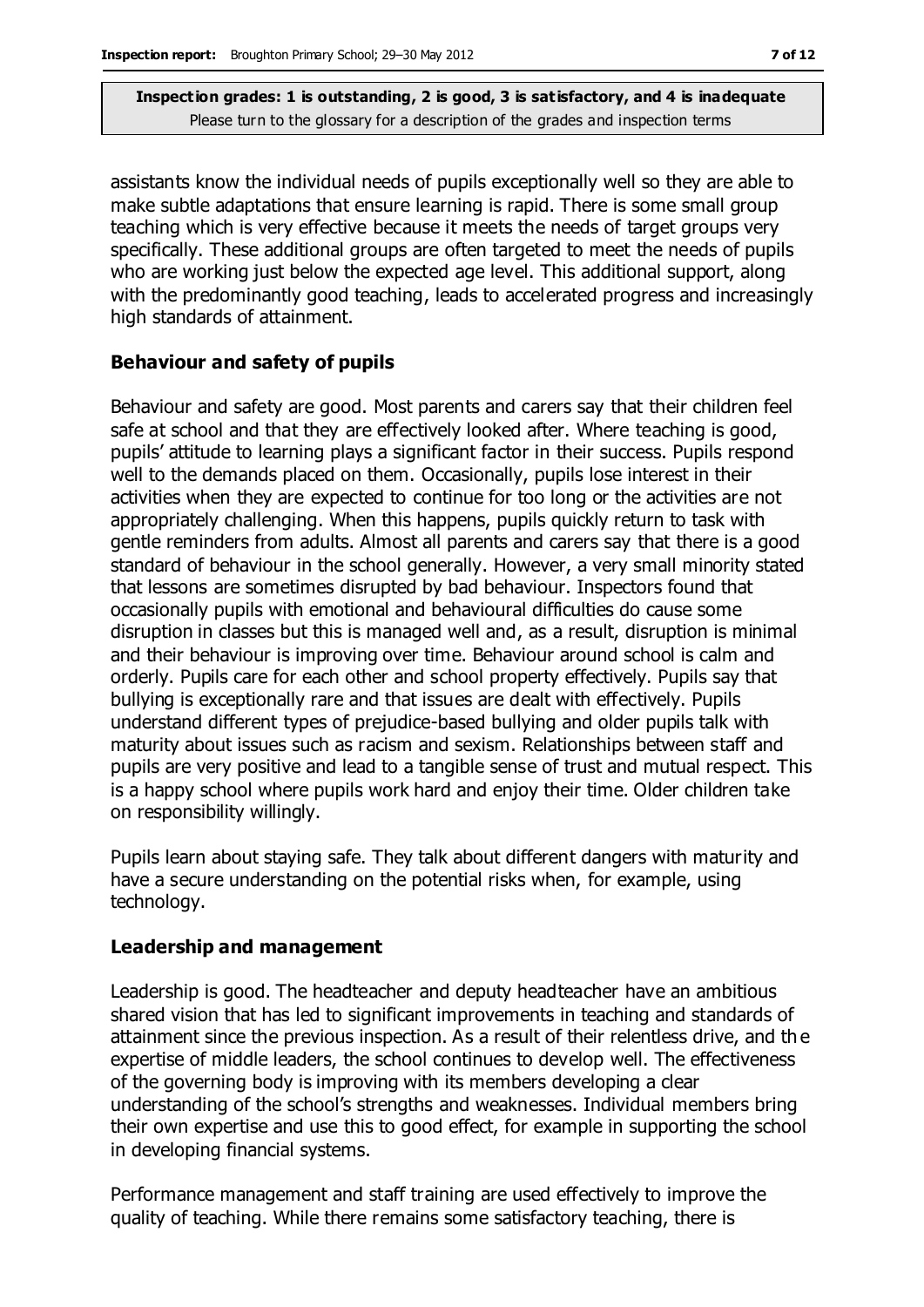convincing evidence that teaching overall has improved and this is having a positive impact on raising achievement. Key leaders have a clear understanding of the next steps in the school's improvement journey and have credible plans to secure and build upon the good improvements already seen. A small minority of parents and carers expressed concerns about how well the school takes account of their concerns and communicates with them. Inspection evidence showed that parents' and carers' views are considered seriously by leaders, including the governing body, when decisions are made. However, leaders and governors recognise that they that they could do more, by improving communication, to reassure parents and carers that their views are being considered.

The curriculum is good, leading to the solid development of basic skills and effective preparation for the next stage in pupils' education. A wide range of enrichment activities is on offer that provides pupils with a broad range of experiences. One such memorable experience was a Year 6 trip to the Royal Ballet with a tour of the Royal Ballet School. Visitors regularly work alongside pupils. Currently, an artist-inresidence is developing artwork with pupils to celebrate the Queen's Jubilee. Such work has a strong impact on pupils' spiritual, moral, social and cultural education. As a result, pupils are ambitious, confident, reflective and mature. They have a good understanding of the world and talk about issues sensibly and with insight.

Equalities are promoted effectively. Pupils' progress is monitored carefully and any gaps between different groups of learners are tackled quickly and effectively. Prejudice-based incidents are rare and dealt with appropriately. The curriculum encourages a mature understanding of diversity and an opportunity to develop an understanding of different cultures and religions. The school's arrangements for safeguarding pupils meet statutory requirements.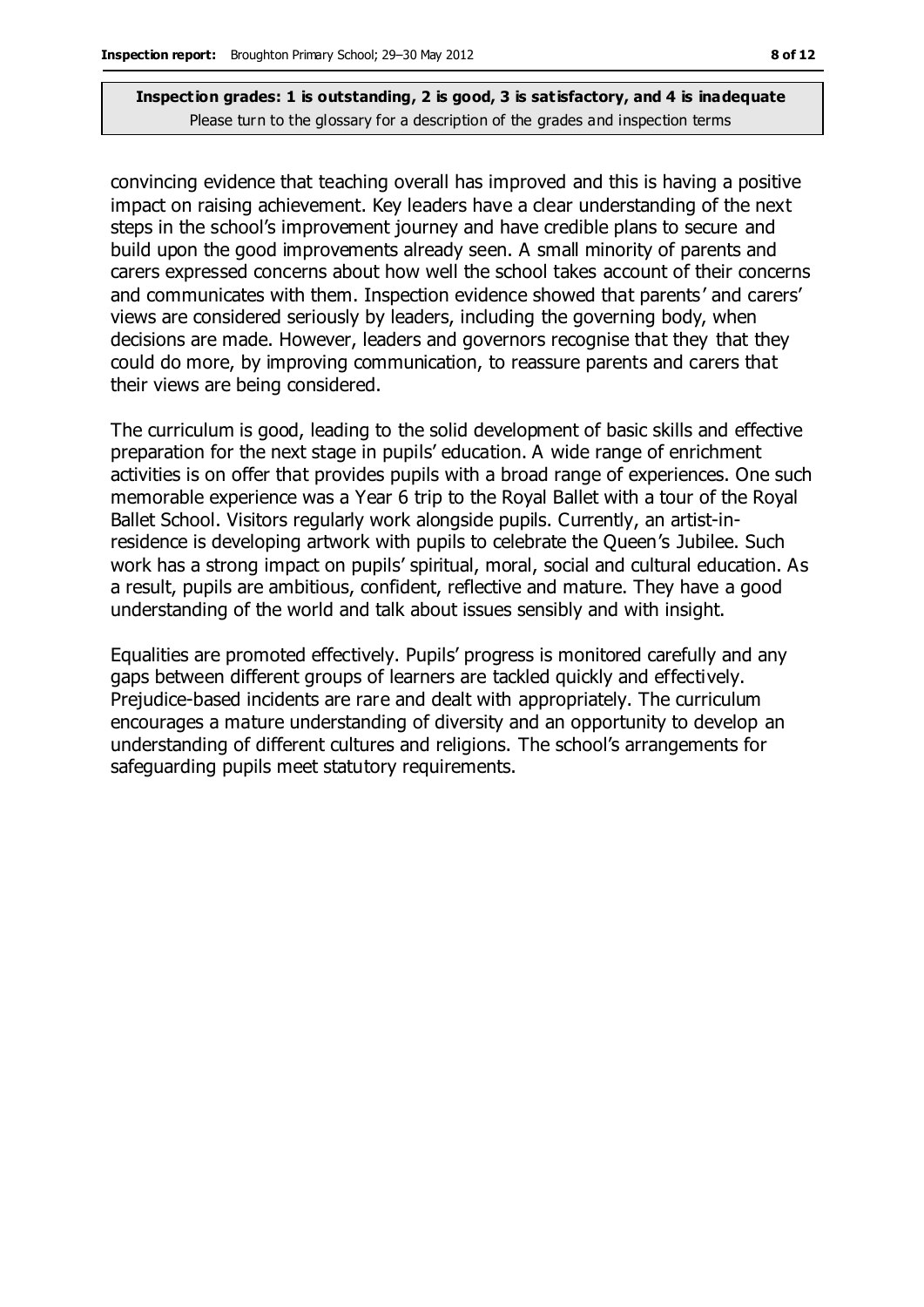# **Glossary**

# **What inspection judgements mean**

| Grade   | <b>Judgement</b> | <b>Description</b>                                            |
|---------|------------------|---------------------------------------------------------------|
| Grade 1 | Outstanding      | These features are highly effective. An outstanding           |
|         |                  | school provides exceptionally well for all its pupils' needs. |
| Grade 2 | Good             | These are very positive features of a school. A school        |
|         |                  | that is good is serving its pupils well.                      |
| Grade 3 | Satisfactory     | These features are of reasonable quality. A satisfactory      |
|         |                  | school is providing adequately for its pupils.                |
| Grade 4 | Inadequate       | These features are not of an acceptable standard. An          |
|         |                  | inadequate school needs to make significant                   |
|         |                  | improvement in order to meet the needs of its pupils.         |
|         |                  | Ofsted inspectors will make further visits until it           |
|         |                  | improves.                                                     |

# **Overall effectiveness of schools**

|                       | Overall effectiveness judgement (percentage of schools) |      |                     |                   |
|-----------------------|---------------------------------------------------------|------|---------------------|-------------------|
| <b>Type of school</b> | <b>Outstanding</b>                                      | Good | <b>Satisfactory</b> | <b>Inadequate</b> |
| Nursery schools       | 54                                                      | 42   |                     |                   |
| Primary schools       | 14                                                      | 49   | 32                  |                   |
| Secondary             | 20                                                      | 39   | 34                  |                   |
| schools               |                                                         |      |                     |                   |
| Special schools       | 33                                                      | 45   | 20                  |                   |
| Pupil referral        |                                                         | 55   | 28                  |                   |
| units                 |                                                         |      |                     |                   |
| All schools           | 16                                                      | 47   | 31                  |                   |

New school inspection arrangements have been introduced from 1 January 2012. This means that inspectors make judgements that were not made previously.

The data in the table above are for the period 1 September to 31 December 2011 and represent judgements that were made under the school inspection arrangements that were introduced on 1 September 2009. These data are consistent with the latest published official statistics about maintained school inspection outcomes (see [www.ofsted.gov.uk\)](http://www.ofsted.gov.uk/).

The sample of schools inspected during 2010/11 was not representative of all schools nationally, as weaker schools are inspected more frequently than good or outstanding schools.

Primary schools include primary academy converters. Secondary schools include secondary academy converters, sponsor-led academies and city technology colleges. Special schools include special academy converters and non-maintained special schools.

Percentages are rounded and do not always add exactly to 100.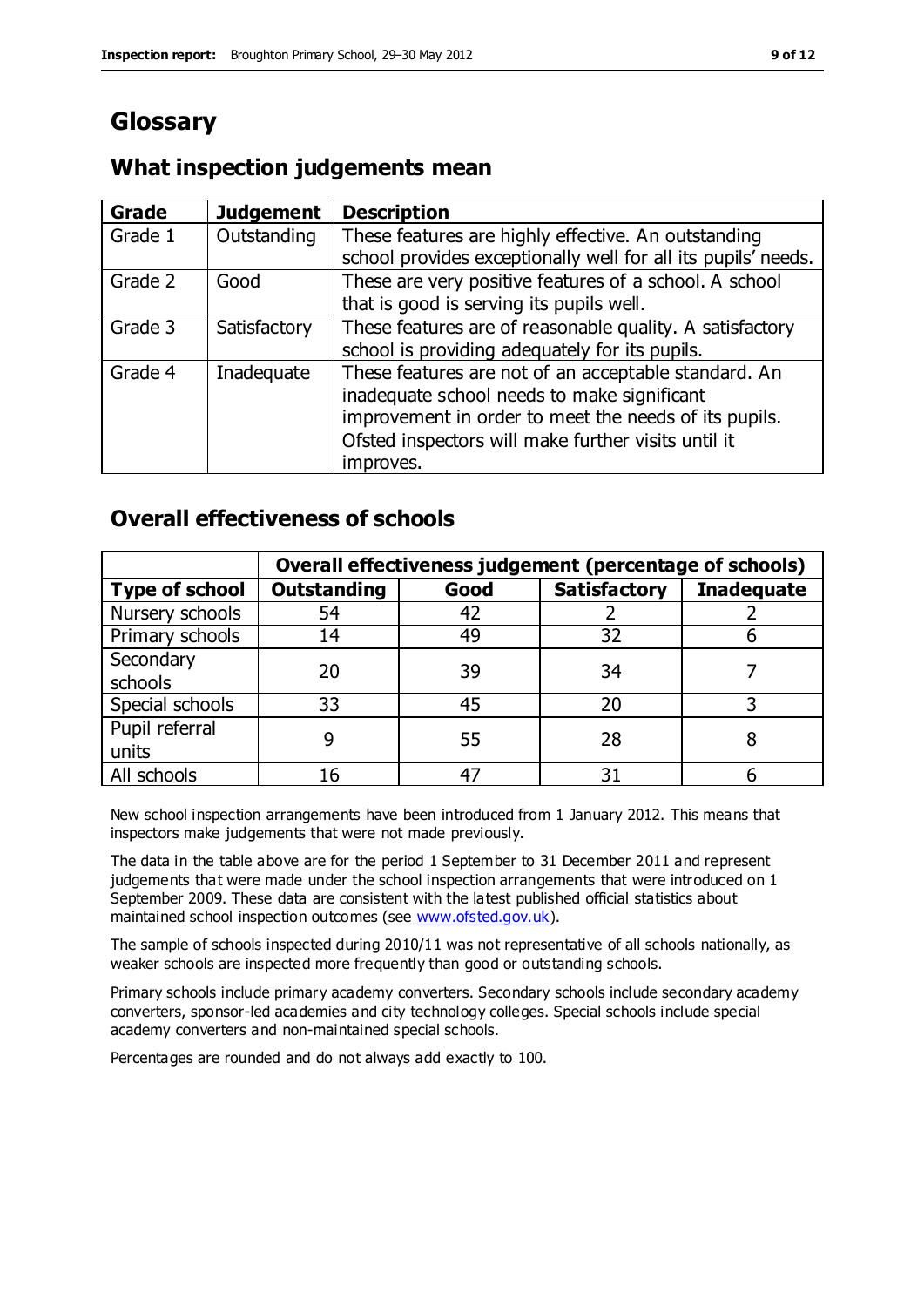# **Common terminology used by inspectors**

| Achievement:               | the progress and success of a pupil in their<br>learning and development taking account of their<br>attainment.                                                                                                        |
|----------------------------|------------------------------------------------------------------------------------------------------------------------------------------------------------------------------------------------------------------------|
| Attainment:                | the standard of the pupils' work shown by test and<br>examination results and in lessons.                                                                                                                              |
| Attendance:                | the regular attendance of pupils at school and in<br>lessons, taking into account the school's efforts to<br>encourage good attendance.                                                                                |
| Behaviour:                 | how well pupils behave in lessons, with emphasis<br>on their attitude to learning. Pupils' punctuality to<br>lessons and their conduct around the school.                                                              |
| Capacity to improve:       | the proven ability of the school to continue<br>improving based on its self-evaluation and what<br>the school has accomplished so far and on the<br>quality of its systems to maintain improvement.                    |
| Floor standards:           | the national minimum expectation of attainment<br>and progression measures.                                                                                                                                            |
| Leadership and management: | the contribution of all the staff with responsibilities,<br>not just the governors and headteacher, to<br>identifying priorities, directing and motivating staff<br>and running the school.                            |
| Learning:                  | how well pupils acquire knowledge, develop their<br>understanding, learn and practise skills and are<br>developing their competence as learners.                                                                       |
| Overall effectiveness:     | inspectors form a judgement on a school's overall<br>effectiveness based on the findings from their<br>inspection of the school.                                                                                       |
| Progress:                  | the rate at which pupils are learning in lessons and<br>over longer periods of time. It is often measured<br>by comparing the pupils' attainment at the end of a<br>key stage with their attainment when they started. |
| Safety:                    | how safe pupils are in school, including in lessons;<br>and their understanding of risks. Pupils' freedom<br>from bullying and harassment. How well the school<br>promotes safety, for example e-learning.             |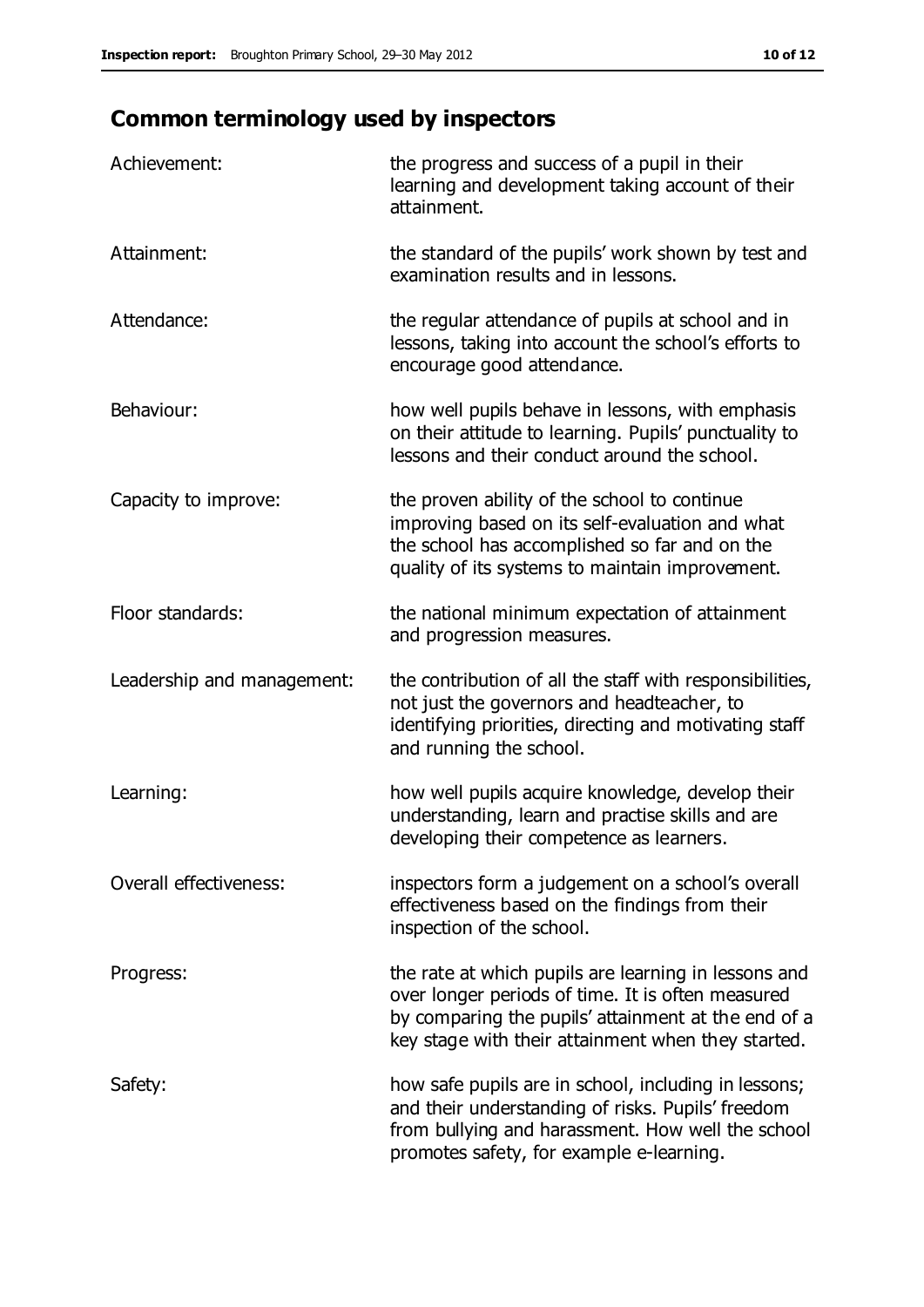#### **This letter is provided for the school, parents and carers to share with their children. It describes Ofsted's main findings from the inspection of their school.**

31 May 2012

Dear Pupils

#### **Inspection of Broughton Primary School, Kettering, NN14 1NB**

It was a great pleasure to come and inspect your school recently. This letter is to let you know our findings. We found that you go to a good school. Your school prepares you well for the next stage in your education and provides you with a range of exciting and interesting ways to learn. We were particularly impressed with your high standards of reading. Thank you to all of you who read to one of us. We were very pleased to hear about how you enjoy reading and how the younger children in your school learn to read quickly. We are pleased to see that the standard of your writing is improving quickly and that mathematics is catching up too.

We have talked to your school about some additional things they should do to make sure your mathematics and writing are even better. We have asked your teachers to make sure they understand why some of you get some things wrong in mathematics and to make sure they change their teaching to help you understand these concepts better. This will sometimes mean the teachers giving different groups different challenges and tasks. We know this often happens in your school, but it doesn't always happen. We have also asked your teachers to be more helpful to you when marking your work. We saw that some teachers give you really clear guidance when marking your work but others tell you what you have done right or wrong without giving you specific advice about how you can improve what you have done. You can help by reading your teachers' comments and responding by improving your work in the ways that they suggest.

We know that a small number of your parents and carers feel that the school does not listen carefully to their views. We found that the school does take everyone's views into account, especially yours. We have asked your school to work hard to show your parents and carers that they are listening so they can see how decisions are being made. This is not easy as different people often have different views and the school cannot please everyone all the time. I wonder if you could think of ways that your school council could become better at representing all of your views?

I would like to finish by saying thank you to all of you who spoke with us. You were all very polite and welcoming; a real credit to yourselves, your parents and carers and your school. You have my best wishes for the future.

Yours sincerely

Michael Sheridan Her Majesty's Inspector